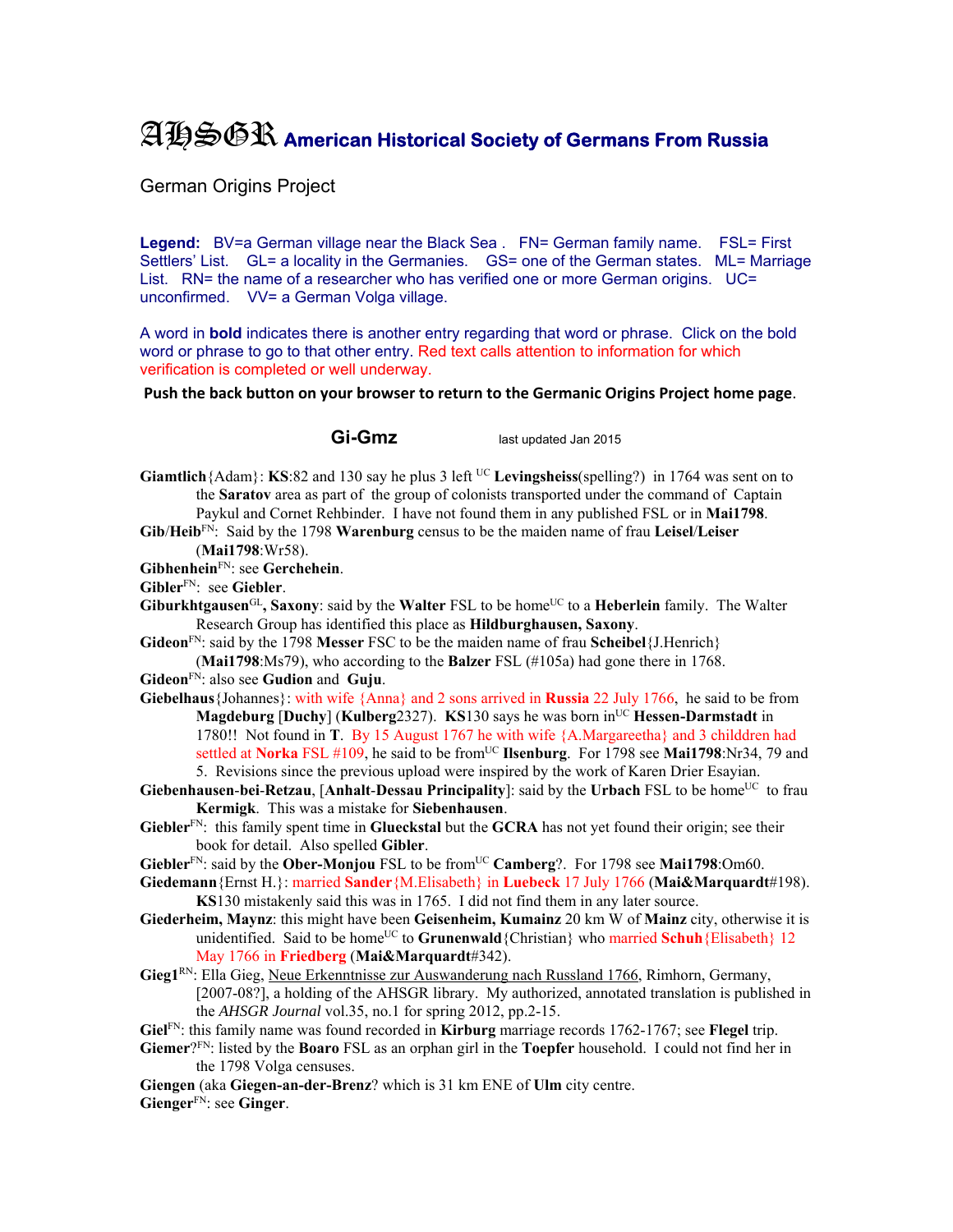**Gierke**FN: see **Jerge**.

**Gierlach**FN: see **Gerlach**.

- **Giermann** {J.Heinrich}: **KS**130 says he left<sup>UC</sup> **Ranstadt** near **Buedingen** (now in **Hesse**). I did not find him in any published FSL or in **Mai1798**.
- **Gies**FN: said by the **Stahl-am-Tarlyk** FSL to be fromUC **Bergedorf**, **Hamburg** [**Imperial City**]. I could not find members of this family in **Mai1798**.
- **Gies** {Balthasar}: from<sup>UC</sup> **Burghaun** married on 10 June 1766 **Rauber** {Catharina} from<sup>UC</sup> **Crainfeld** (**Mai&Marquardt**#687). **KS**130 says **Crainfeld** was near **Lauterbach**. The **Walter** FSL #51 says he was fromUC **Burghaun**, **Fulda** [**Bishopric**]. He evidently died prior to the 1789 census. **Gies**{Johannes}: fromUC **Gelnhausen** married on 10 April 1766 **Schleich**{M.Catharina} daughter of
- {Melchior} fromUC **Buedingen** (**Mai&Marquardt**#613 and **KS**130). The **Walter** FSL #53 says he was fromUC **Burghaun**, **Fulda** [**Bishopric**].
- **Gies**FN: see **Gize** and **Viz**.
- **Giese**{J.Claus}: married **Heugard**{Brigitta Christina}16 June 1766 in **Luebeck** (**Mai&Marquardt**#95). **KS**130 mistakenly said the year was 1765. I did not find them in any FSL or in **Mai1798**.
- **Giese**FN: see **von der Giese**.
- **Gieseke**FN: said by the **Merkel** FSL to be fromUC **Gildeseer**(?)**.**
- **Giessen**{Elisabeth}: fromUC **Altona** married **Kreyner**{Ludwig} 12 June 1766 in **Luebeck**  (**Mai&Marquardt**#243). This **Kreiner** couple with one child arrived in **Russia** 15 Sept 1766, he said to be fromUC **Pfalz** (**Kulberg**5273). Later in 1766 these Lutherans in **Oranienbaum** took transport to the **Volga** (**T**245-247). Not found in any later source.
- Giessen<sup>GL</sup>: said by the **Paulskaya** FSL to be home<sup>UC</sup> to a **Felsing** family. Surely is the same place as the following entries.
- **Giessen**GL, **Darmstadt**: is some 31 miles N of **Frankfurt-am-Main** and said by the **Lauwe** FSL to be home<sup>UC</sup> to a **Magel** family.
- Giessen(?)<sup>GL</sup>, Darmstadt: said by the **Krasnoyar** FSL to be home<sup>UC</sup> to **Felbusch** and **Hoffmann** families. Surely the same place as the previous entry.
- **Giessen**<sup>GL</sup>, **Isenburg**: said by the **Kraft** FSL to be home<sup>UC</sup> to a **Bertram** family. Giessen belonged to **Hessen-Darmstadt** in the 1760's; the **Isenburg** in this FSL surely is a mistake.
- **Giest**?FN: said by the **Paulskaya** FSL to be fromUC **Auerbach** and to have a **Braun** orphan in the household. I could not find the Giest family in the 1798 Volga censuses.
- **Giest**{Johannes, Balthur, Maria, Katharina, A.Maria}: **KS**130 says they leftUC **Hessen** in 1766. I did not find them in any published FSL.
- **Gieswein**FN: said by the **Moor** FSL to be fromUC **Hessen** (no locality mentioned) and a young **Braun** man was living in their household. The **Moor** 1798 census gave frau Gieswein's maiden name as **Letsinger** (**Mai1798**:Mo24).
- Gifelsheim(?)<sup>GL</sup>: see **Hueffelsheim.**
- **Gige**?<sup>FN</sup>: said by the **Katharinenstadt** FSL to be from<sup>UC</sup> **Eisenach, Thueringen**.
- Gikinberg?<sup>GL</sup>: an unidentified place said by the Galka FSL to be home<sup>UC</sup> to a Schneider family. There was a Gilgenberg in Austria and one in Poland, then Prussia?
- **Gilau**{Christian}FN: said by the **Warenburg** FSL to be fromUC **Wolfenhausen**, [**Wied**-]**Runkel** [**County**]. May be in **Mai1798**:Wr103 in 1798?
- **Gilau**{J.Georg,A.Maria}FN: said by the **Warenburg** FSL to be step-children in the **Krickau** household.
- **Gilau**{Johannes}FN: said by the **Warenburg** FSL to be fromUC **Wolfenhausen**, [**Wied**-]**Runkel** [**County**]. The wife's maiden name was given as **Krikau** in 1798 (**Mai1798**:Wr45).
- **Gilbrig** {**J.Gottfried**}: said by Recruiter Beauregard's list to have been from<sup>UC</sup> **Doebein**? (**Lk**28). I could not find this couple or any obvious descendants in **Mai1798**. (**Lk**68).
- **Gilbstett** $(?)^{GL}$ : an unidentified place said by the **Bettinger** FSL to be home<sup>UC</sup> to a **Wachtel** family.
- **Gildebrandt**{Rudolph}: **KS**:82 and 130 say he, along with wife and 2 children, left in 1764 and was sent on to the **Saratov** area as part of the group of colonists transported under the command of Captain Paykul and Cornet Rehbinder. I have not found him in any published FSL.
- **Gildermann**{Christian}: **KS**:82 and 130 say this party of 5 from<sup>UC</sup> **Belfeld**(spelling?) in 1764 was sent on to the **Saratov** area as part of the group of colonists transported under the command of Captain Paykul and Cornet Rehbinder. I have not found them in any published FSL.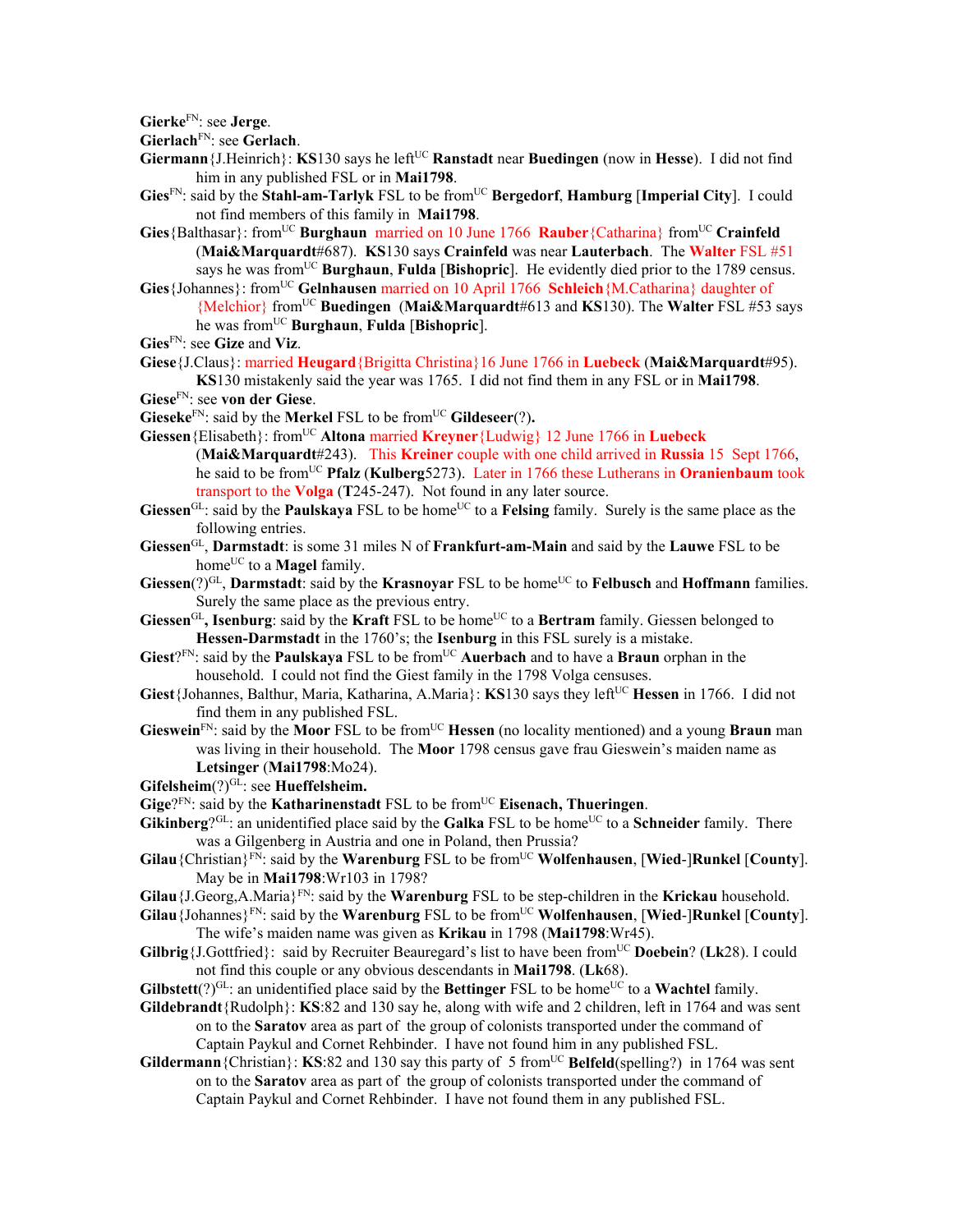**Gildeseer** $(?)^{GL}$ : an unidentified place said by the **Merkel** FSL to be home<sup>UC</sup> to a **Gieseke** family. **Gilge**? $F_N$ : said by the **Katharinenstadt** FSL to be from  $U^C$  **Weisenau**(?).

- **Gill/Gille**{Nikolaus}: married **Albers**{Dorothea E.} 4 August 1766 in **Luebeck** (**Mai&Marquardt**#202 and KS130). They may have settled in **Schaffhausen** which has so far no printed FSL. However the household head in **Mai1798**, **Bettinger** household #17, is the widowed **Gille**{Nikolaus} age 68, from **Schaffhausen**.
- **Gill/Hiller**{Maria}: from **Breitensee** married **Kirchener**{Johann} in **Buedingen** 1 May 1766
	- (**Mai&Marquardt**#609). **KS**138 has **Hiller**{Maria}, confuses her groom's origin with hers., and says **Breitensee** is near **Bad Neustadt** on the **Saale**.
- **Gill** FN: some **Hill** family members in Russia use this spelling.
- **Gille**: see **Gill**.
- **Gillen**{Johannes}: fromUC **Albenhausen, Riedesel Barony** married **Gricker**{Catharina E.} 9 April 1766 in **Friedberg** (**Mai&Marquardt**#308). Not found in any other source.
- **Gillendorf**: aka **Gellendorf**.
- **Gillich**?/**Gillig**{Erhardt}: listed as **Gillig**{Gerhard} fromUC **Bamberg** [**Bishopric**] by Kulberg (**Lists** #4415). The Recruiter Beauregard list (Lk133) said he was from<sup>UC</sup> Schuesselfeld? and went to **Wittmann** in 1768, so they probably were **Wittmann** first settlers. In 1798 the family name was spelled **Gillig** and the wife's maiden name was given as **Schez** (**Mai1798**:Wm21). **Gillig**FN: see **Gillich**.
- 
- **Gills**<sup>FN</sup>: said by the **Reinwald** FSL to be from<sup>UC</sup> **Stolberg-Gedern** [County]. For 1793 and 1798 see **Mai1798**:Mv2416 and Rw31. Also spelled **Hahn** in 1798 (Ur17).
- **Gilt{**Christian}: father of **Hoffmann**{A.Elisabeth} 20 June 1766 in **Luebeck** (**Mai&Maruardt**#250). Not found in any later source, although this may have been **Hill**?
- Giltscher?<sup>FN</sup>: said by the **Paulskaya** FSL to be from<sup>UC</sup> **Romrod**. I could not find this family in the 1798 Volga censuses.
- **Gimbald**<sup>FN</sup>: said by the **Brabander** FSL to be from<sup>UC</sup> **Sanflet**?, **Uwern**?. Pleve thought this might be **Kimbald**. I could not find this family name in the 1798 censuses.
- **Gimmer**{A.E.Eva}: in 1798 she is said to have been widowed by her first husband **Geier**{August}, now married to **Naur**{J.Christoph} (**Mai1798**:Hm15).
- **Gimper**{Leonhard+w+3c}: **Kulberg**230 said they were from<sup>UC</sup> [Kur-]Pfalz and went to **Livonia**.
- **Gindlein**?FN: said by the **Boaro** FSL to be from<sup>UC</sup> **Kempten, Schwaben**. Spelled **Haendlein** in 1770 (**Mai1798**:Mv266)..
- **Gine**FN: said by the **Jost** FSL to be fromUC **Lindau**, **Anhalt-Zerbst**. I could not find this family in the 1798 Volga censuses.
- **Ginergardt**?<sup>FN</sup>: said by the **Stephan** FSL to be from<sup>UC</sup> **Helpershain**, [**Hessen-Darmstadt Landgraviate**]. Spelled **Huehnergard** in 1798 (**Mai1798**:Sp9 and 38) and spelled **Huenergard** in 1767 (**T**411).
- Ginger<sup>FN</sup>: said by both the 1816 Neudorf census (#59) and KS:278 to have come from<sup>UC</sup> Kuhlhausen**bei-Warschau**. Using **FHL**#145,721, the **GCRA** proved their origin in **Neidlingen**, **Kirchheim** [**Oberamt**], **Wuerttemberg**. See the **GCRA** book for more. Also spelled **Gienger**.

**Ginger**FN: also see **Henger**.

- **Ginschte**(?)<sup>GL</sup>, **Holstein**: an unidentified place said by the **Dinkel** FSL to be home<sup>UC</sup> to a **Hansen** family. **Ginter**<sup>FN</sup>: said by the **Tiege** FSL to be from<sup>UC</sup> **Ellerwald**, **Elbing Amt**.
- **Ginzer**<sup>FN</sup>: said by the **Dreispitz** FSL to be from<sup>UC</sup> **Bogart**?, **Hockler**?.
- **Giper**? FN: see **Kipper.**

**Gipper**? FN: see **Kipper.** 

- Gi?pro(?)<sup>GL</sup>: an unidentified place said by the **Holstein** FSL to be home<sup>UC</sup> to a **Linde** family.
- **Gipson**?FN: said by the **Katharinenstadt** FSL to be from<sup>UC</sup> **Windheim, Franken**.
- **Girard**:{Pierre}: married **Rau**{A.Regina} 16 May 1766 in **Luebeck** (**Mai&Marquardt**#1183). Not found in any later source.
- Giraud<sup>FN</sup>: said by the **Franzosen** FSL to be from<sup>UC</sup> Poligny, Frankreich. I could not find this family in the 1798 Volga censuses.
- Girdwar<sup>FN</sup>: said by the Keller FSL to be from<sup>UC</sup> Strassburg, with a stepson, Kloster {David}, in the household. . I could not find the **Girdwar** family in the 1798 Volga censuses.

**Girke**FN: see **Jerge**.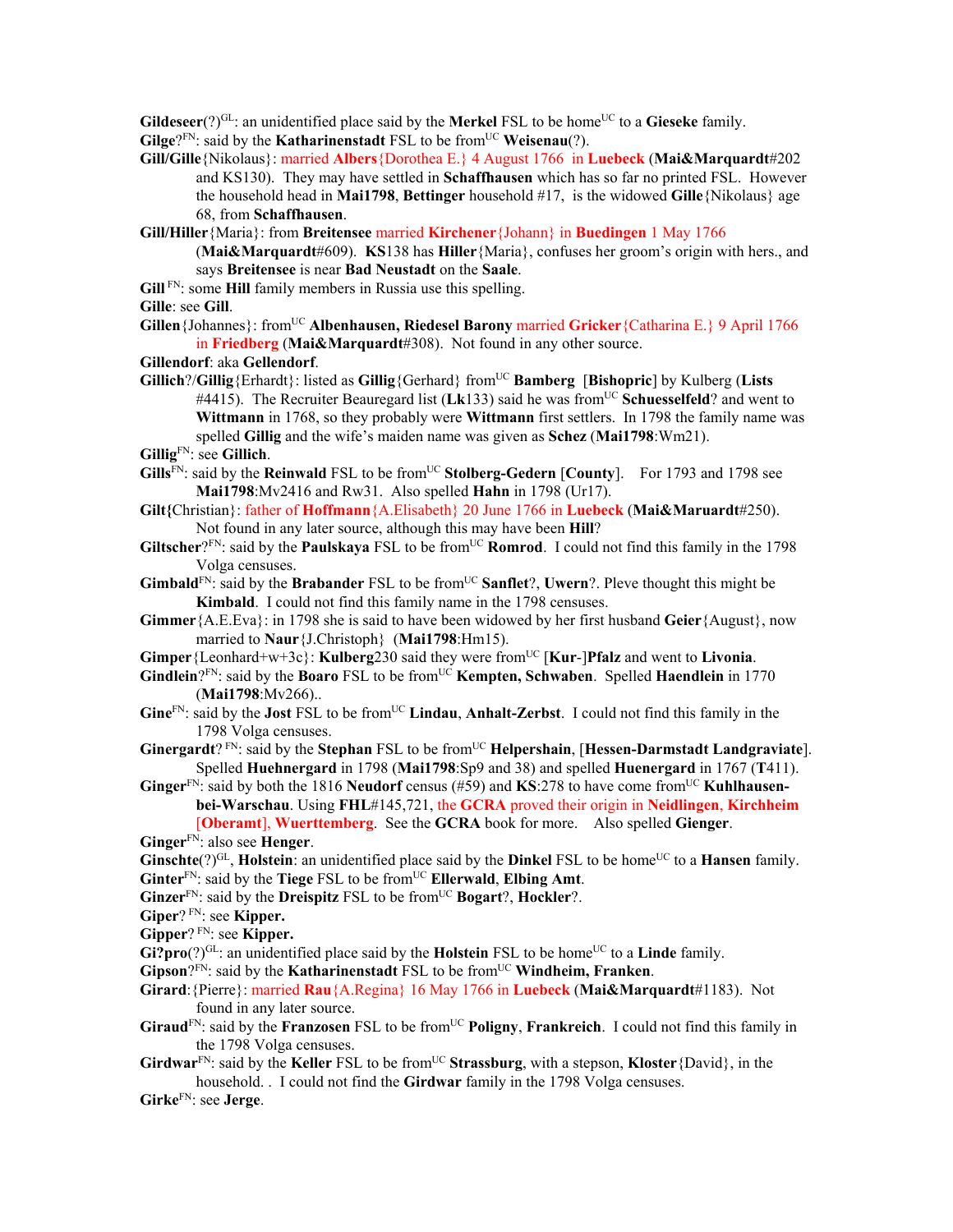**Gironimi** FN: see **Dreher**.

**Gisert**?, [**Kur-**]Brandenburg: an unidentified place said by the **Seelmann** FSL to be home<sup>UC</sup> to a **Brenzler** family.

**Giske**FN, see **Gel**.

**Gisou**<sup>FN</sup>: said by the **Katharinenstadt** FSL to be from<sup>UC</sup> **Brandenburg** (no locality given).

```
GitenbergGL: see Gutenberg.
```
- **Giterwike?, Birk:an unidentified place said by the <b>Seelmann** FSL to be home<sup>UC</sup> to a **Rundau**{Lorenz} family.
- Gitor<sup>FN</sup>: said by the **Husaren** FSL to be from<sup>UC</sup> **Danzig**, **Preussen** (no locality mentioned). Spelled Gutor in 1798, when his wife's maiden name is given as **Bototzki** (**Mai1798**:Hn24).
- **Gitserzhdorf/Genersdorf/Gekersdorf**GL**, Hesse-Darmstadt County**: said by the **Walter** FSL to be home<sup>UC</sup> to a **Bloch** family. The **Walter Research Group** has identified this place as **Gittersdorf**, **Hessen**.
- **Gitle/Guele/Guetle/Gythle**FN{G.Michel}: Danish records say this Lutheran arrived at **Flensburg, Schleswig Royal Duchy** in July 1761; he, his wife and 2 offspring were last registered in Denamrk in April 1763 (**EEE** p.426, for more see that). Said by the **Enders** FSL #14 to be fromUC **Kloster Lichter**?, **Wittenberg**. The family name was transliterated as **Hitler** in the 1798 census **Mai1798**:En4).
- **Gitle**?<sup>FN</sup>{A.Susanna}: the wife of Herr **Gitle**? was said by the **Enders** FSL #14) to be from<sup>UC</sup> **Kurpfalz** (no locality mentioned).
- **Gitor**{Franz+w+2c}: **Kulberg**34 said they were Catholic from<sup>UC</sup> **Danzig**. I could not find them in **T** or in any published FSL.
- **Gitte**?FN: said by the **Boaro** FSL to be fromUC **Halberstadt** (no locality mentioned). Spelled **Gedde** in 1773 when wife's maiden name given as **Weigel** (Mv280).
- **Gittersdorf**GL**, Hesse-Darmstadt**: is some 24 miles NNW of **Fulda** city; see **Gitserzhdorf**.
- **Gitting**?, **Pfalz-Neuburg**[Duchy]: an unidentified place said by the Leitsinger FSL to be home<sup>UC</sup> to a **Hensel** family. The only Gitting I can find was tiny and S of **Regensberg** in what would have then been **Kurbayern**, no **Pfalz-Neuburg**.
- **Gitz**{Johannes} and his **Stoeteret** wife {A.Maria}, their daughter {A.Elizabeth} was baptized in **Luebeck** 4 June 1766 (**Mai&Marquardt**#1296). Not found in any later source.
- **Gize**FN: said by the **Walter** FSL to be fromUC **Burkan**, **Freie Adelprovinz der alten Ritter**. The **Buedingen** ML says this Gies man from<sup>UC</sup> Gelnhausen [perhaps he had moved from Gelnhausen] to Burghaun?] married in 1766 a **Schleicht** woman (**Mai&Marquardt**#513).

**Glaas**FN: see **Glaese**.

- **Glackler** FN: see **Gloeckner**.
- **Gladbach**?<sup>GL</sup>: an unidentified place said by the **Neidermonjou** FSL to be home<sup>UC</sup> to a **Mai** widower. Kuhlberg said this was in **Mainz**. There were at least 5 Gladbachs in the Germanies, none that I can find in what were **Kurmainz** lands.
- **Gladbach**GL: also see **Bergisch Gladbach**.
- **Gladbach**GL, **Rheinprovinz** [there are at least 3 Gladbachs near the Rhine] said by the Stumpp version of the **Balzer** FSL to be home<sup>UC</sup> of a **Tischler** family.
- **Glaese**FN: said by the **Graf** FSL to be fromUC **Speyer**. Later spelled **Glaas** (**Mai1798**:Mv725)
- **Glaeser**FN: said by the **Brabander** FSL to be fromUC **Schet**?, [**Kur**-]**Trier**. For 1798 see **Mai1798**:Bn50,Mv324.
- **Glaeser**<sup>FN</sup>: said by the **Hildman** FSL to be from<sup>UC</sup> **Fulda** [Bishopric]. I could not find this widow in the 1798 Volga censuses.
- **Glaeser**<sup>FN</sup>: said by the **Kamenka** FSL to be from<sup>UC</sup> **Sachsen-Gotha.**
- **Glantz**FN: see **Glanz**.
- **Glanz**<sup>FN</sup>{Jacob}: said by the **Norka** FSL (#35) to be from<sup>UC</sup> **Isenburg** (no locality mentioned). For family members in 1794 and 1998 see **Mai1798**:Mv1999, Nr203 and Bd56. Also spelled **Planz** in 1792 (Mv1971).
- **Glanz**<sup>FN</sup>{Johannes}: said by the **Norka** FSL (#36) to be from<sup>UC</sup> **Isenburg** (no locality mentioned); household included Ester **Jacoby**, his mother. For family members in 1798 see **Mai1798**:Nr119, 118 and 190.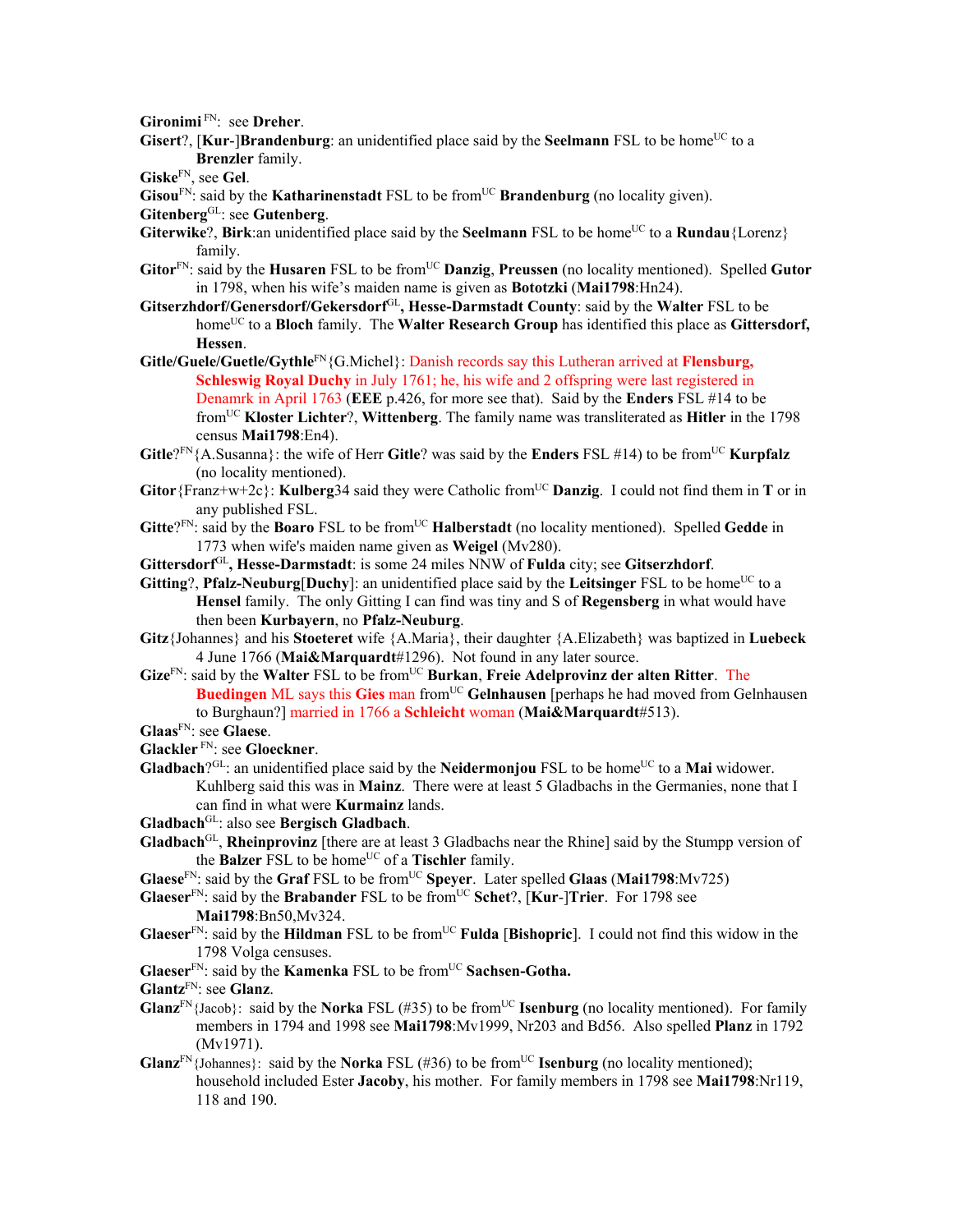- **Glanz**{Michael}: **KS**130 says he left **Lorbach** near **Buedingen** (now in **Hesse**) for **Norka**. May have been parent to either Jacob or Johannes of **Norka** FSL #35 and 36??
- **Glanz**{Michael}: KS130 says he left **Wolf** near **Buedingen** (now in **Hesse**). May have been parent to either Jacob or Johannes of **Norka** FSL #35 and 36??
- **Glarus**VV: a variant Russian name for **Biberstein**VV.
- **Glas**FN: said by the **Dobrinka** FSL to be fromUC **Sten**(?), **Durlach**. Later spelled **Glass** (**Mai1798**:Db43).
- **Glas**<sup>FN</sup>: said by the **Kano** FSL to be from<sup>UC</sup> **Palium**? with a **Glau** step-son in the household. I could find neither this Glas nor this **Glau** in the 1798 Volga censuses.
- **Glas**FN: said by the **Katharinenstadt** FSL to be fromUC **Stossau, Oesterreich**.
- **Glas**FN: said by the **Norka** FSL to be fromUC **Frankfurt**. Later spelled **Glass** (**Mai1798**: Nr68).
- **Glas**FN: said by the **Schuck** FSL to be fromUC **Graudenz**, **Poland**. They probably died prior to the 1798 Volga censuses
- **Glas**{Johannetta}: fromUC **Frankenhausen**, **Hessen-Darmstadt** [**Landraviate**] married **Christmann**{J.Conrad} in **Friedberg** 5 April 1766 (**Mai&Marquardt**#801). Not found in any other source.
- **Glasar**<sup>FN</sup>: said by the **Galka** FSL to be from<sup>UC</sup> Jena, [Altenburg Duchy]. I could not find this family in the 1798 Volga censuses.
- **Glaser**<sup>FN</sup>: said by the **Herzog** FSL to be from<sup>UC</sup> **Kelheim**, [**Kur-**]Bayern.
- **Glaser**FN: the **Herzog** FSL says that his wife was the widow **Wagner** fromUC **Memmingen**, [**Kur** ]**Bayern**.
- **Glaser**FN{Elisabeth}: in **Luebeck** ML 26 Aug 1766 married **Haass**{J.Peter}. By 3 Aug 1767 this **Haassung** couple had settled at **Neidermonjou** FSL #38 and in 1768 were said to have gone to **Schaffhausen**, he said to be from<sup>UC</sup> **Seisfelden**(?) (**KS**132 and **Mai&Marquardt**#195).
- **Glaser**FN: said by both the 1816 **Neudorf** census (#111) and **KS**:279 to have come from **Altensteig**, **Calw** [**Amt**], **Wuerttemberg**. Using **FHL**#1,201,931, the **GCRA** proved this origin. See their book for much more.
- **Glaser**<sup>FN</sup>: said by the **Paulskaya** FSL to be from<sup>UC</sup> **Fuchsberg**.
- **Glaser**{A.Margaretha}: Corina **Hirt** using LDS Film #1347154 found that he was the daughter of {Michael} and married **Maul**{Andreas} 4 Feb 1734 in **Nieder Mondau**; they then had 3 children i.e. (Philipp.Ludwig, M.Catharina, & J.Georg} baptized in **Nieder Mondau** and later 3 more ( J.Michael, M.Catharina, & J.Philipp} were baptized in **Neunkirchern** district in **Modautal**. From either **Ernsthoffen**, **Hessen-Darmstadt Landgraviate** or from the **Schoenberg Amt**, **Erbach County** (**EEE** p.514), on 1 May 1760, either with wife and 5 children **(EEE** p.233), or with wife and 3 children, he had arrived at **Fridericia**; by Dec 1761 they were in a **Danish German colony**, and by Apr 1763 had been given permission to leave **Denmark** for **Russia (EEE** p.514). So far it is unclear whether the parents made it to **Russia**.

**Glaser**FN: also see **Glazer**.

**Glashofen**GL: said by the **Shcherbakovka** FSL#22 to be home to **Weiss**{J.Jacob}. Shannon **Weis** verified this origin using the church records of Glashofen then probably in the territory of **Murrhardt Abbey** 13 km SW of **Schwaebisch-Hall**. **EEE** p.640 [probably in error] said this was in a **Hohenlohe principality**.

**Glashuetten**GL: see **Glasshutten**.

- **Glasony**<sup>FN</sup>: said by the **Dehler** FSL to be from<sup>UC</sup> **Berenbach**, **Kurmainz** [sic for **Kurkoeln**?]. I could not find this family in the 1798 Volga censuses.
- **Glass**FN: said by the **Norka** FSL to be fromUC **Hagenburg**?, **Frankfurt-am-Main** [**Imperial City**]. For family members in 1798 see **Mai1798:**Nr68.
- **Glass**{Nikloaus}: has not been found in any FSL; fled **Zug** in 1774 and was reported as dead; his wife was reported to be in Astrakhan (**Mai1798**:Mv3053); they may have been **Zug** first settlers.

**Glass**FN: also see **Glas**.

- **Glasser**FN: see **Grosser**.
- **Glasshuetten**GL, **Nidda, Hessen-Darmstadt**: is now **Glashuetten** some 5 miles E of **Nidda**, and said by the Kromm version of the **Jagodnaja Poljana** FSL to be homeUC to **Daubert** and **Reich** families (pp.28, 30, 33, 34). Kromm thought this also might be home to the **Schreiner** man who went to **Jagodnaja Poljana** well after the first settlers (p.35).
- **Glassmann**<sup>FN</sup>: said by the **Rohleder** FSL to be from<sup>UC</sup> [**Kur-**]**Trier** (no locality mentioned). For 1798 see **Mai1798**:Rl24, 32, Gf34.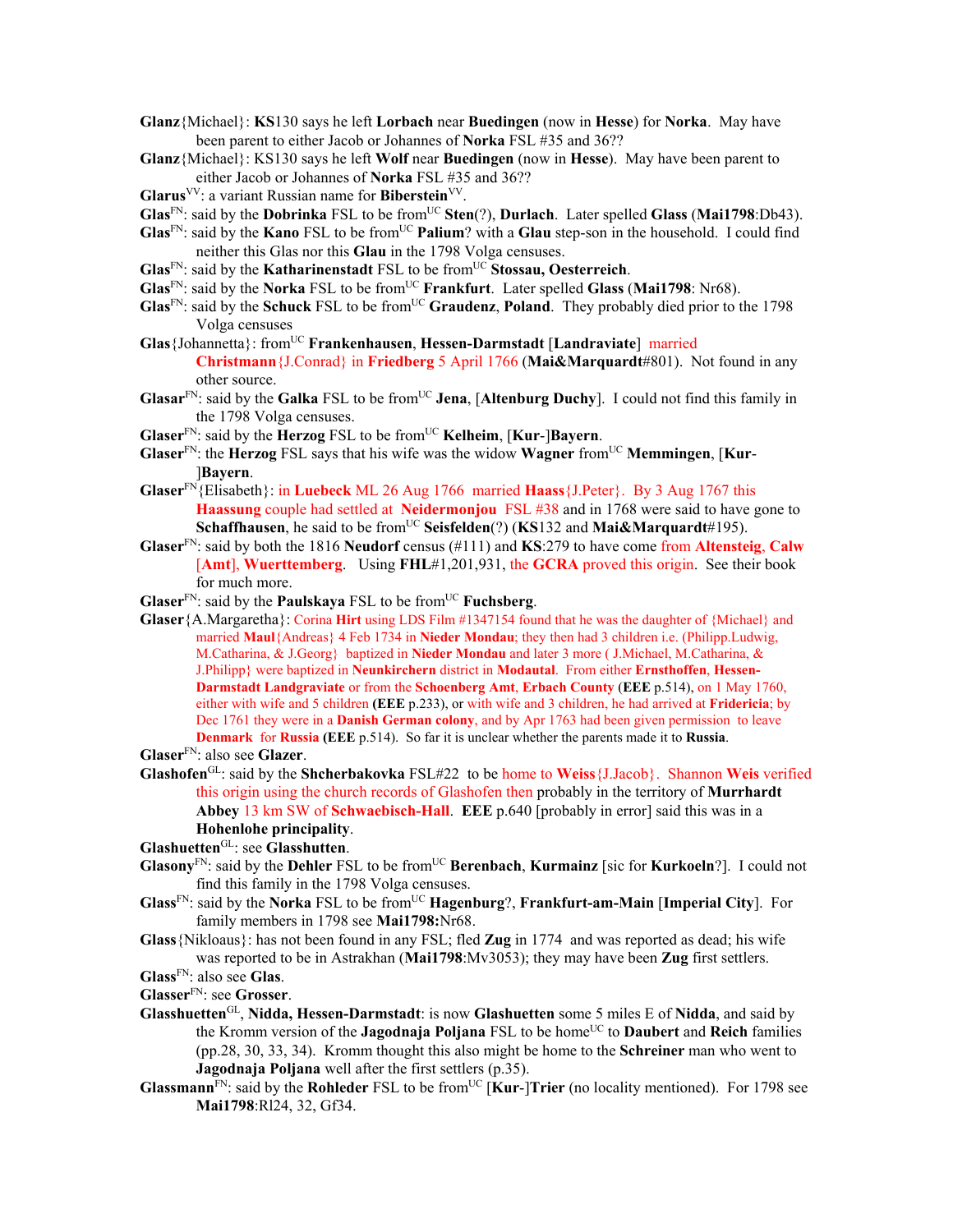- **Glatz**GL, [**Glatz Kreis**], **Prussian Silesia**: is now Klodzko some 50 miles SSW of **Breslau**, now Wroclaw, **Poland**, and believed by the **GCRA** to be home to the **Reuter**/**Reutter** family that went to **Bergdorf**. The their book for more.
- **Glau**FN{Heinrich}: said by the **Kano** FSL to be a step-son in the **Glas** household. I could not find him in the 1798 Volga censuses.
- **Glaub**{Michael}: **KS**130 said he was from<sup>UC</sup> **Lorbach** near **Buedingen** (now in Hesse). I did not find them in any published FSL or in **Mai1798**.
- **Glaubach**{Michael}: **Kulberg** #1736 said he was a farmer from Isenburg with wife and 2 offspring. This may have been the same guy as the preceding entry?
- **Glauburg**, **Gelnhausen**: see **Glauburg**, **Isenburg County**.
- **Glauburg**, [Isenburg County?]: said by the Galka FSL to be home<sup>UC</sup> to Fuchs $\{J.Kaspar\}$ , Nickel, **Schenck**/**Schenk**, and **Voelker** families. The FSL indicates Glauburg belonged to **Gelnhausen**; although the latter was an idependent country, an Imperial City, I can find no evidence that it owned Glauburg which seems to have been solidly in **Isenburg County**.
- **Glauttau, German Bohemia: a Woehrd ML** said this unidentified place was home<sup>UC</sup> to the Lerch woman who in 1766 married a **Hiller** man (**Mai&Marquardt**#800). By 1767 this couple was in **Leitsinger**.
- **Glauwitz**<sup>FN</sup>: said by the **Katharinenstadt** FSL to be from<sup>UC</sup> **Koenigsberg, Preussen**.
- Glazer/Glaser {Nicolaus}: Danish records say this son of {Johannes} left<sup>UC</sup> the **Baden-Durlach Margraviate** arriving at **Schleswig city, Schleswig Royal Duchy** in July 1761; his wife was **Huber**{Barbara} who arrived in **Denmark** as maid serving **Eberhard**{Georg}; the Glazers lived first at #1 "Gottes Gnade"in Colony G15 "Sophienhamm", **Gottorf Amt** and then at #20 "Dows Hof" in Colony G9 "Christiansholm", same **Amt** requesting permission to leave in May 1765. They are registered in the **Grimm** 1775 census #48 (**EEE** p.418, for more see that).
- **Glede**{J.Christian}: **Kulberg**162 said he was single from<sup>UC</sup> [Kur-]Sachsen. Not found in **T** or in any published FSL.
- **Gleiber**{A.Maria}: **KS**130 said she was fromUC **Oberreichenbach** near **Gelnhausen** (now in **Hesse**). I could not identify her in any published FSL.
- **Gleichen**GS: see **Herrschaft von Gleichen**.
- **Gleis**{Georg}: KS130 said he was from **Lorbach** near **Nidda** (now in **Hesse**). I did not find him in any published FSL or in **Mai1798**.
- **Gleiszellen**?GL: an unidentified place said by the **Kano** FSL to be home<sup>UC</sup> to a **Beitel** man. This probably was in **Kurpfalz**, 6 miles SW of **Landau-in-der-Pfalz**.
- **Gleiszenberg**: is 26 km SW of **Bamberg** city center and 2 km NW of **Burghaslach**. Said by the **Woerhd**  ML to be home<sup>UC</sup> to the father of **Duemler**{Eva Cath.} who married **Schulz**{Joh.} (**Mai&Marquart**#820).
- **Glemer**?FN: this orphan was said by the **Boaro** FSL to be living with a **Toepher** family that was fromUC
- **Glems**GL**, Urach Oberamt, Wuerttemberg**: is some 3 miles W of **Bad Urach, Bad-Wuerttemberg**, and was home to an **Barth** family that settled in **Gueldendorf, Odessa**.
- **Glier**FN: this family name was found recorded in **Winterhausen** marriage records 1760-1769; see **Flegel** trip.
- **Glikler**<sup>FN</sup>: said by the Schmidt version of the **Stahl-am-Karaman** FSL #6 to be from<sup>UC</sup> **Galburg**, of the **Holy Roman Empire**.

**Glikler**FN: also see **Gloeckner**.

- **Glischowski**{Johann+w+1c}: **Kulberg**32 said they were Catholic from<sup>UC</sup> **Danzig**. I could not find them in T or in any published FSL.
- **Gliss**FN: this family name was found recorded in **Schlitz** marriage records 1762-1767; see **Flegel** trip.
- **Glitsch**<sup>FN</sup>: said by the **Brabander** FSL to be from<sup>UC</sup> **Langendorf**, **Wuerzburg**. Pleve thought this might be **Klitsch**. . I could not find this family under either spelling in the 1798 Volga censuses.
- **Glitsch**<sup>FN</sup>: said by the **Koehler** FSL to be from<sup>UC</sup> **Fulda** (no locality given). I could not find this family name in the 1798 censuses.
- **Glock**FN: said by the **Leitsinger** FSL to be fromUC **Oberhoechstadt**, **Kurmainz**. For possible 1798 see **Mai1798**:Sr22??
- **Glock/Klock** FN: said by the **Preuss** FSL to be fromUC **Stierstadt**, **Mainz.** Later also spelled **Klock.**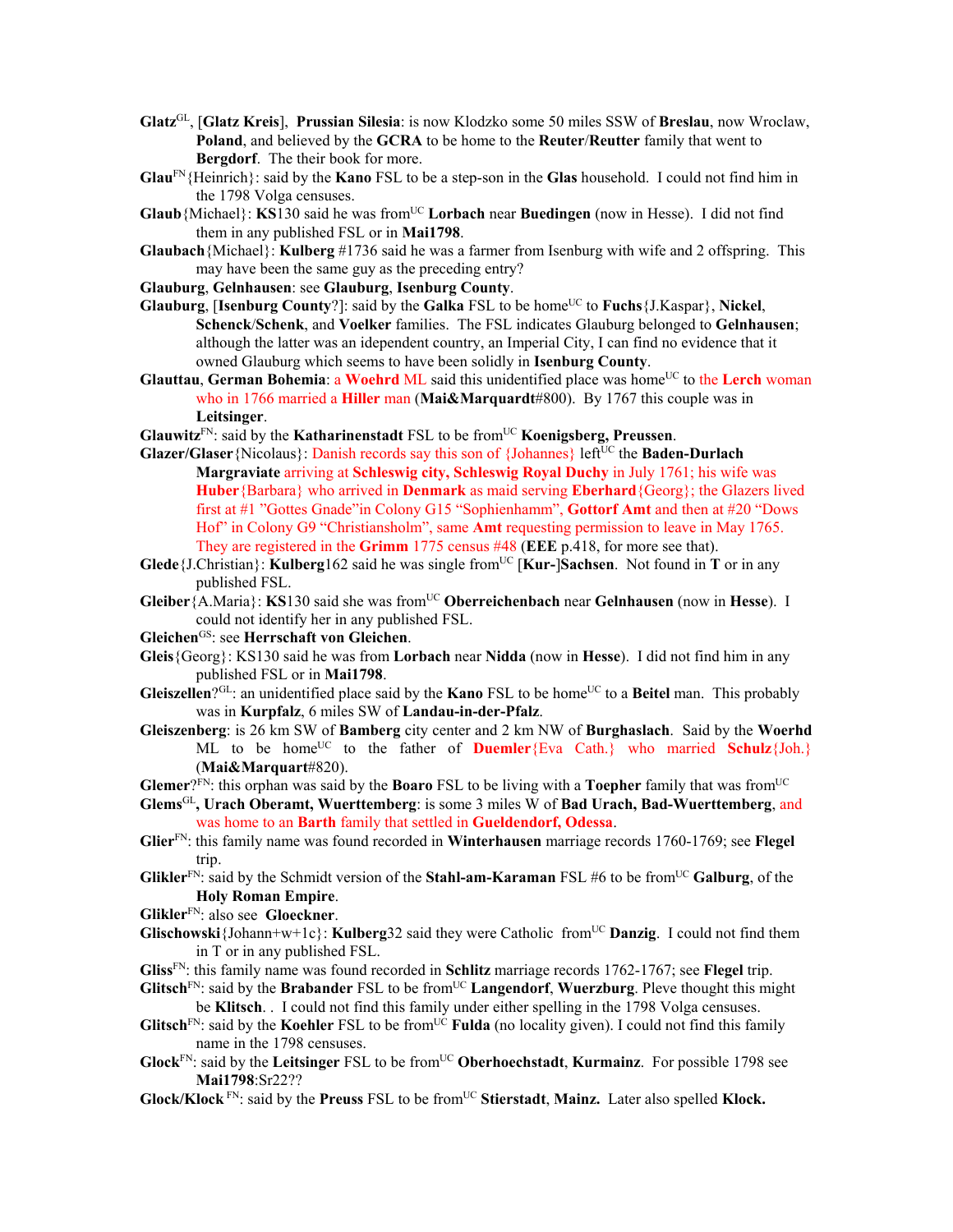- **Glock**  $F_N$ : said by the **Straub** FSL to be from<sup>UC</sup> **Pappenheim**[?], **Hanau** [County][?]. For 1798 see **Mai1798**:Sr39.
- **Klock**{J.Georg}: **KS**139 says he was from **Geislitz** near **Gelnhausen.**
- **Glockenhammer**FN{Kaspar}: Using **LDS Film** #134031, **Brent Mai** proved that he was born in **Hofheim**, [**Kurpfalz**] on 15 April 1721 to {Valentin and M.Magdelena}, that on 10 January 1745 he married there **Graeser**{A.Barbara} daughter of {Lorentz and A.Maria}. The **Kautz** FSL (#14) recorded his next wife as {M.Katharina}, but mistransliterated his own origin as **Goben**, **Kurpfalz**. For more detail go to http://cvgs.cu-portland.edu/origins/g/glockenhammer\_kautz.cfm.
- **Glockenhan**FN: listed by the 1816 **Glueckstal** census (**KS**:675) as frau **Spaeth** without origin; the **GCRA** proved her origin in **Hohenstaufen**, **Goeppingen** [**Amt**], **Wuerttemberg**, using **FHL** 1,056,879; see their book for detail. Also spelled **Glockenheim**.
- **Glockenheim**FN: see **Glockenhan**.
- **Glocker**FN: said by the **Rohleder** FSL to be fromUC **Haun**/**Gauna**.Spelled **Glokar**? (**Mai1798**:Rl5) and **Klekar**? (Rl07) in 1798.
- **Glikler**FN: see **Gloeckner**.
- **Gloeckner/Gloeckler/Glackler** {Michael}: Danish records say this Lutheran left<sup>UC</sup> the **Hessen-Darmstadt Landgraviate** arriving at **Schleswig city, Schleswig Royal Duchy** in May 1761; he, his wife and 4 offspring lived at #4 "Auf dem Mohr" in Colony G7 "Friderichswiese", **Gottorf Amt** which they deserted in May 1763 (**EEE** p.417, for more see that). The Pleve version of the **Stahl-am-Karaman** FSL (#6) says he was from<sup>UC</sup> **Heilbronn**. The initial transcription of that FSL gave the family name as Glikler and said he was from<sup>UC</sup> Galburg?, Holy Roman Empire.
- **Gloesser**{Agnes}: Corina **Hirt** found that she was wife to **Schreiber**{Georg Caspar} and mother of {Andreas} who settled in **Schilling**.
- **Glogau**: this may be Glogow, Poland, on the Oder, 129 miles SE of **Berlin** centre. 268 miles NE of **Nuernberg,** and 116 miles ENE of **Schweinfurth**, now in **Saxony**. Capital city of a very old **Glokar**?FN: see **Glocker**.
- **Gloo**<sup>FN</sup>: said by the **Katharinenstadt** FSL to be from<sup>UC</sup> **Paris, Frankreich**, but it says there is other information which says it was his wife who was from Paris and that he was from **Dijon, Burgandy**.
- **Glose**?FN: see **Stahlmann** of **Laub**.
- **Gluchow**GL, [**Rawa Kreis**, **Warschau Dept**, **South Prussia**]: was W of Rawa Mazowiecka, **Poland**, according to the **GCRA**, was some 10 miles. **Gluchow** was the local Catholic parish. The **GCRA** found it associated with a **Kaul** family.
- **Glueck**{A.Maria or Leopoldina}: wife of {Gottlob}??(**T**5583 & **Mai1798:** Or33 and Mv269)
- **Glueck**{Gottlieb/Gottlob}: **Anhalt-Dessau** archives said in a party of 7 left **Oranienbaum** sometime during 1764-68 (**Mai&Marquardt**#1070). **KS**130 said this was near **Dessau** city in **Saxony**. Later in 1767 {Gottlob}, wife {Maria}, and 5 children ages 8-13 left **Oranienbaum** for the **Volga**  (**T**5582-5588).The **Boaro** FSL #84 says that by 7 June 1767 {Gottlieb}, wife {Anna} and 5 children ages 7-17 had settled there saying he was from<sup>UC</sup> Oranienbaum, Dessau. Spelled **Glueck** in both 1771 and 1798 (**Mai1798**: Mv269, Or33).
- **Glueck**<sup>FN</sup>: Herr **Glueck** was said by the **Koehler** FSL to be from<sup>UC</sup> Wertheim, and his frau's maiden name was given as **Heger** (no origin given).
- **Glueck**{Johannes aka J.Andreas?}: on June 1766 in **Luebeck** married **Bauer**{Margarete} (**Mai&Marquardt**#77 and **KS**130). On 8 Aug 1766 they arrived in **Russia** (**Kulberg**#3989). **T**5122 said she died on route to **Saratov**. The **Niedermonjou** FSL #63 has him with a new wife {Christina} and says he was fromUC **Magdeburg**.
- **Glueckshorn**<sup>FN</sup>: said by the **Belowescher Kolonien** FSL to be from<sup>UC</sup> Sachsen (no locality mentioned).
- **Glueckstadt**GL, **Holstein**: is some 29 miles NW of **Hamburg** city center, and said by the **Dinkel** FSL to be homeUC to **Stallmann** and possibly **Appel** families. Said by the **Katharinenstadt** FSL to be home<sup>UC</sup> to a **Fromm** family.
- **Glueckstal**BV: a German Lutheran village founded in the **Glueckstal district** of the **Odessa region** in 1809. Its 1816 census is recorded in **KS**:669-678, with related entries scattered through pages 204-497. Much more information, including verification of origin, regarding these families can be found in the **GCRA** book written by **Margaret Freeman** and **Gwen Prizkau**, and edited by **Tom**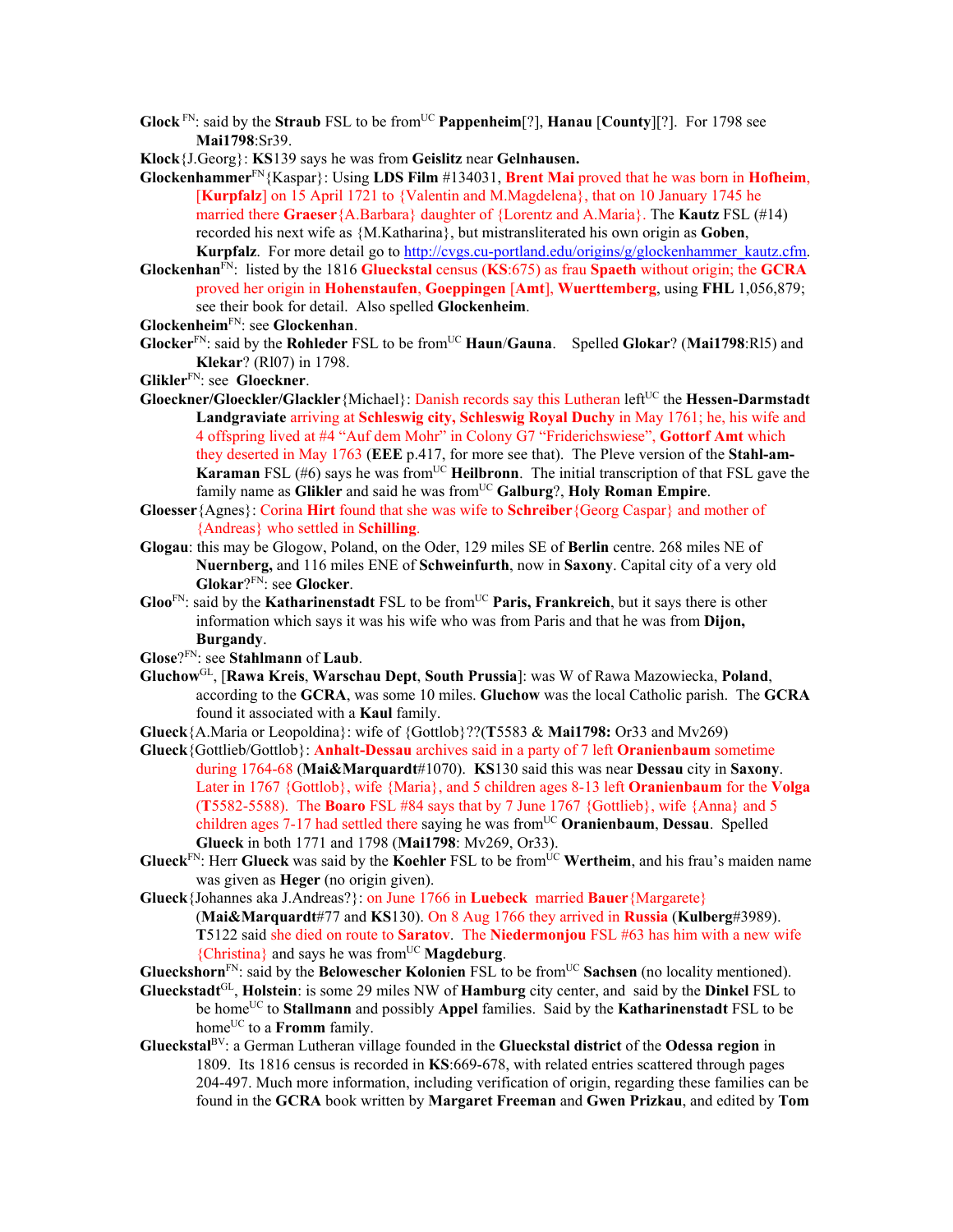**Stangl**. The numbers following the family names are the household numbers as they appear in the census as reported by **KS**; a family name not followed by a number indicates they were not found in the 1816 census: from **Aidlingen**, **Boeblingen** [**Amt**], **Wuerttemberg**: (**Walz**69, 129); from **Alpersbach**, **Freudenstadt** [**Amt**], **Wuerttemberg**: (**Friedrich** aka frau **Roesler**49, **Heinzelmann**38, 50); from **Altbach**, **Esslingen** [**Amt**], **Wuerttemberg**: (**Frick**); from **Annsweiler**, **Pfalz**: (**Hertle**106, 136); from **Annweiler**, **Bergzabern** [**Amt**], **Pfalz**: (**Krieger**103); from **Asperg**, **Ludwigsburg** [**Amt**], **Wuerttemberg**: (**Laesler**54); from **Bad Liebenzell**, **Bad Liebenzell** [**Amt**], **Wuerttemberg**: (**Reinschmid**1, 44, **Scharer**{Magdalena}44); from **Beinstein**, **Waiblingen** [**Amt**], **Wuerttemberg**: (**Medinger**28, **Miller**{Paul, Michael}154); from **Besigheim**, **Ludwigsburg** [**Amt**], **Wuerttemberg**: (**Pfeiffer**{Bernhard}); from **Billigheim**, **Bergzabern** [**Amt**], **Pfalz**: (**Stock**112); from **Birlenbach**, **Sulz** [**Amt**], **Elsass**: (**Haas**{Georg}); from **Boennigheim**, **Ludwigsburg** [**Amt**], **Wuerttemberg**: (**Unterkofer**17, 46); from **Bonlanden**, **Esslingen** [**Amt**], **Wuerttemberg**: (**Schlecht**{Gottfried}1817); from **Bottmingen**, **Basel**[-**Land Kanton**], **Schweisz**: (**Jundt**93); from **Brackenheim**, **Brackenheim** [**Amt**], **Wuerttemberg**: (**Doebele**, **Liedle**52); from **Breitenholz**, **Herrenberg** [**Amt**], **Wuerttemberg**: (**Breitmaier**); from **Burbach**, **Zabern** [**Amt**], **Elsass**: (**Klein**{Nikolaus, Peter}183, 184); from **Buttenhausen**, **Muensingen** [**Amt**], **Wuerttemberg**: (**Schock**149); from **Calw Oberamt**, **Wuerttemberg**: (**Guld**159); from **Cleeburg**, **Weissenburg** [**Amt**], **Elsass**: (**Hassauer**110, **Michael**98, 135); from **Dehlingen**, **Zabern** [**Amt**], **Elsass**: (**Nehlich**); from **Diefenbach**, **Maulbronn parish**, **Vaihingen** [**Amt**], **Wuerttemberg**: (**Lapp**94); from **Donnbronn** of **Untergruppenbach**, **Heilbronn** [**Amt**], **Wuerttemberg**: (**Frei**{J.Jakob}); from **Dornhan**, **Horb** [**Amt**], **Wuerttemberg**: (**Eisenbeiss**31); from **Duerrmenz**, **Vaihingen** [**Amt**], **Wuerttemberg**: (**Pfitzer**, **Roesler**49); from **Echterdingen**, **Esslingen** [**Amt**], **Wuerttemberg**: (**Heimerdinger**83, **Scherer** aka frau **Heimerdiner**83); from **Ehrstaedt**, **Sinsheim** [**Amt**], **Baden**: (**Kemet**30, **Kemmet**101, **Ritter**108); from **Elchesheim**, **Rastatt** [**Amt**], **Baden**: (**Kurz**{Jacob}); from **Ellhofen**, **Heilbronn** [**Amt**], **Wuerttemberg**: (**Goetz**14, **Huber**{Johannes/Gottlieb}); from **Elmstein**, **Landau** [**Amt**], **Pflaz**: (**Bruechler**95); from **Elsass**: (**Denin**121); from **Endersbach**, **Waiblingen** [**Amt**], **Wuerttemberg**: (**Albrecht**15, 67, **Lang**21, 66, **Nuding**{Jakob}16, **Schmid**16, **Stroebel**{Friedrich}); from **Engelhandszell**, [**Kur**-]**Bayern**: (**Kalmbach**36); from **Entringen**, **Tuebingen** [**Amt**], **Wuerttemberg**: (**Dupper**106, 150, **Fleck**{G.Christoph}, **Goehring**2, **Kaiser**, **Kuch**, **Reiser**4, **Rieger**10, **Schumacher**{J.Adam}); from **Enzberg**, **Maulbronn** [**Amt**], **Wuerttemberg**: (**Bauer**23); from **Enzweiler**, **Idar-Oberstein** [**Amt**], **Rhein**-**Pfalz**: (**Krieger**{G.Jakob}82); from **Erbstetten**, **Marbach** [**Amt**], **Wuerttemberg**: (**Seeger**); from **Eyeiler**, **Drulingen** [**Amt**], **Elsass**: (**Bieber**{Peter}); from **Forchtenberg**, **Oehringen** [**Amt**], **Wuerttemberg**: (**Lechner**13, 46, **Romig**); from **Frankweiler**, **Landau** [**Amt**], **Pfalz**: (**Klein**{A.Barb.}); from **Franzfeld**, **Banat**, **Hungary**: (**Frei**22); from **Frauenzimmern**, **Heilbronn** [**Amt**], **Wuerttemberg**: (**Schauvou**); from **Frei Laubersheim**, **Alzey** [**Amt**], **Rheinhessen**: (**Schmoll**89); from **Freilaubersheim**, **Bad Kreuznach** [**Amt**], **Rheinhessen**: (**Wale**/**Walle**138,163); from **Fremersdorf**, **Forbach** [**Amt**], **Lothringen**: (**Tuflot**71, 78); from **Gellmersbach**, **Weinsberg** [**Amt**], **Wuerttemberg**: (**Jakober**12);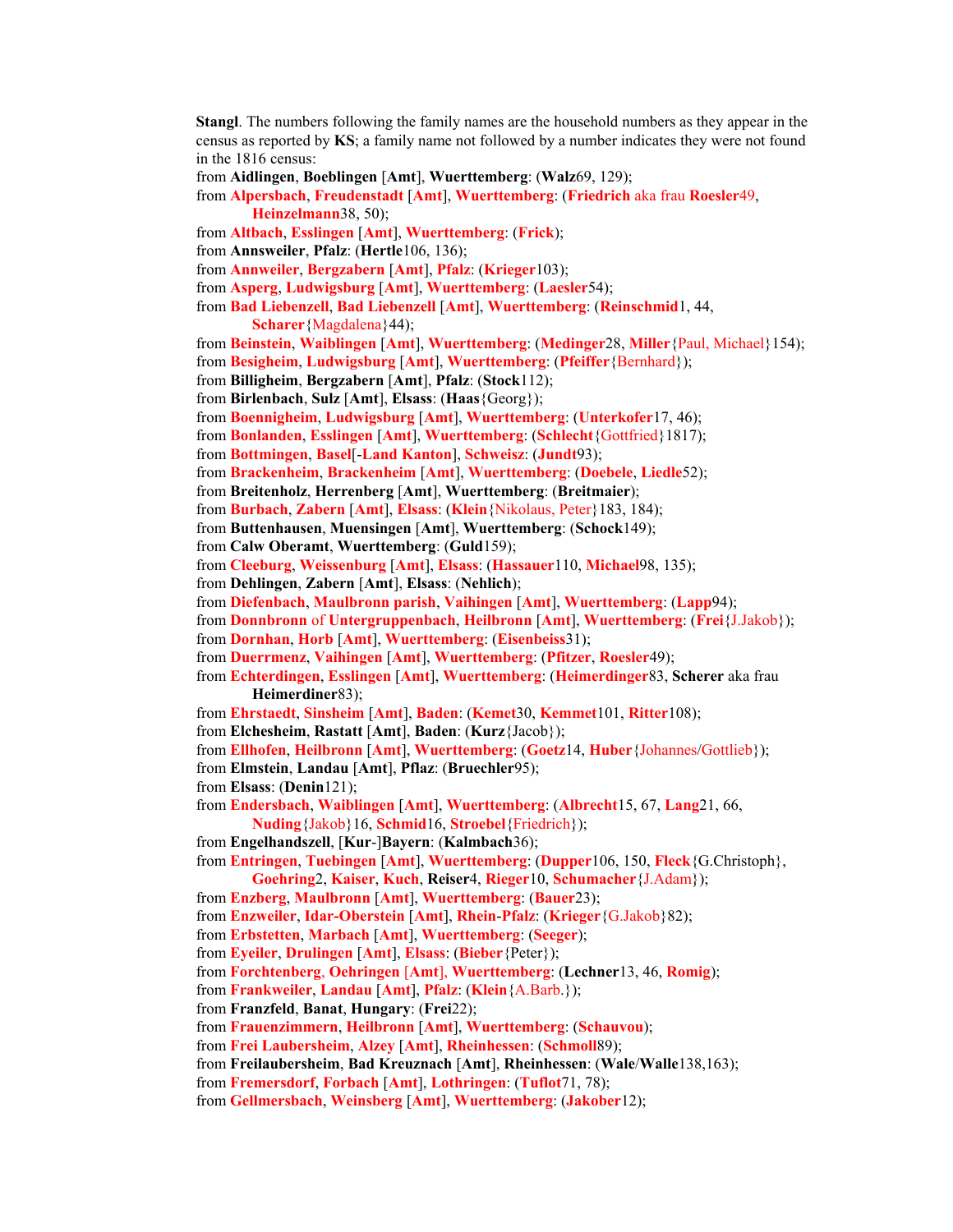from **Gochsheim**, **Bruchsal** [**Amt**], **Baden**: (**Moor**28, 113); from **Godramstein**, **Landau** [**Amt**], **Pfalz**: (**Fink**115, **Tutt**100); from **Goellheim**, **Kirchheimbonlanden** [**Amt**], **Pfalz**: (**Klein**{Ludwig}70, 112); from **Groembach**, **Freudenstadt** [**Amt**], **Wuerttemberg**: (**Schaible**{J.Martin}, **Schumacher**{Adam}); from **Goersdorf**, **Hunspach** parish, **Woerth** [**Amt**], **Elsass**: (**Geist**75, 79); from **Gomaringen**, **Reutlingen** [**Amt**], **Wuerttemberg**: (**Nerz**61, 153); from **Grossaspach**, **Backnang** [**Amt**]or **Ludwigsburg** [**Oberamt**], **Wuerttemberg**: (**Holzwarth**125, **Ibele**6); from **Gross Kotten**, **Filehne Kreis**, **Posen Province**, **Prussia**: (**Meske**120); from **Grunbach**, **Schorndorf** [**Amt**] **Wuerttemberg**: (**Hottmann**147); from **Guendelbach**, **Vaihingen** [**Amt**], **Wuerttemberg**: (**Eisenbrei**39); from **Gundelfingen**, **Freiburg** [**Amt**], **Baden**: (**Paulin**64); from **Gutenberg**, **Nuertingen** [**Amt**], **Wuerttemberg**: (**Veil**90); from **Hagelloch**, **Tuebingen** [**Amt**], **Wuerttemberg**: (**Schnaidt**145, **Wanner**146); from **Hagsfeld**, **Karlsruhe** [**Amt**], **Baden**: (**Geckenheimer**); from **Hebenhausen**, **Witzenhausen** [**Amt**], **Hesse**: (**Haering**27); from **Heddesbach**, **Eberbach** [**Amt**], **Elsass**: (**Coellmer** aka frau **Goebel1**13); from **Heilbronn**, **Heilbronn** [**Amt**], **Wuerttemberg**: (**Gebhard**43); from **Hermersberg**, **Pirmasens** [**Amt**], **Pfalz**: (**Oster**79, 85) from **Heuchelheim**, **Bergzabern** [**Amt**], **Rheinpfalz**: (**Schreiber**33, 126); from **Heuchstaetten**, **Heidenheim** [**Amt**], **Wuerttemberg**: (**Hagstolz**148, **Koelle**18); from **Heutingsheim**, **Ludwigsburg** [**Amt**], **Wuerttemberg**: (**Bader**53, 127); from **Hof**, **Wuerttemberg**: (**Schuh**{Gottlieb}); from **Hoefen**, **Neuenbuerg** [**Amt**], **Wuerttemberg**: (**Schuh**{Johannes}); from **Hohenstaufen**, **Goeppingen** [**Amt**], **Wuerttemberg**: (**Glockenhan** aka frau **Spaeth**97); from **Hunspach**, **Sulz** [**Amt**], **Elsass**: (**Merz**104, **Rott**111); from **Illingen**, **Vaihingen** [**Amt**], **Wuerttemberg**: (**Buehrer**66); from **Isingen**, **Sulz** [**Amt**], **Wuerttemberg**: (**Ruf**65); from **Ittlingen**, **Eppingen** [**Amt**], **Baden**: (**Kappes**109); from **Kaefertal**, **Mannheim** [**Amt**], **Baden**: (**Schulz**(**e**)141); from **Kellenbach**, **Koblenz** [**Amt**], **Pfalz**: (**Schuetz**81); from **Kilchberg**, **Tuebingen** [**Amt**], **Wuerttemberg**: (**Kapp**5, 51, 53); from **Kirchheim-am-Neckar**, **Heilbronn** or **Besigheim** [**Amt**], [**Ludwigsburg Oberamt**], **Wuerttemberg**: (**Albrecht**, **Keuerleber**/**Kaierleber** aka frau **Schaible**, **Landsberger** aka frau **Schrieber**33, **Roesch**); from **Kleeburg**, **Weissenburg** [**Amt**], **Elsass**: (**Loebs**); from **Klingenmuenster**, **Bergzabern** [**Amt**], **Pfalz**: (**Pohl**, **Schnabel**70, 130); from **Kriegsfeld**, **Kirchheimbolanden** [**Amt**], **Pfalz**: (**Schneider**{Philipp}73); from **Krummhardt**, **Esslingen** [**Amt**], **Wuerttemberg**: (**Heidle**68); from **Langensteinbach**, **Karlsruhe** [**Amt**], **Baden**: (**Brandner**66, 128); from **Lauffen-am-Neckar**, **Heilbronn** [**Amt**], **Wuerttemberg**: (**Rembold**, **Schneider**{J.Friedrich}82); from **Lobsens**, **Wirsitz Kreis**, **Posen Department**, **South Prussia**: (**Eichelberg**118, 122); from **Lohnsfeld**, **Kaiserslautern** [**Amt**], **Rheinpfalz**: (**Kessler**33, 86, 87); from **Lustnau**, **Tuebingen** [**Amt**], **Wuerttemberg**: (**Kraenzler**/**Kranzler**9, 107); from **Markgroeningen**, **Ludwigsburg** [**Amt**], **Wuerttemberg**: (**Gaup**55, **Gutjahr**561, **Kaul**58, **Laux**, **Mattheis**57, 116, **Schaefer**60, **Staus**56, **Veit**162); from **Medard**, **Meisenheim**, **Rheinland-Pfalz**: (**Amann**85, **Heyl**90); from **Moehringen**, **Stuttgart** [**Amt**], **Wuerttemberg**: (**Fleck**25, **Hell**24, **Hinke**59, **Kies**{Abraham, David}25, 98); from **Moessingen**, **Rottenburg** [**Amt**], **Tuebingen** [**Oberamt**], **Wuerttemberg**: (**Dider/Dieter**1, 36, **Maier**{Michael}, **Schell**26, **Schuhmann**, **Speidel**, **Steinhilber**29, **Werner**37); from **Moschwitz**, **South Prussia**: (**Dollinger**63);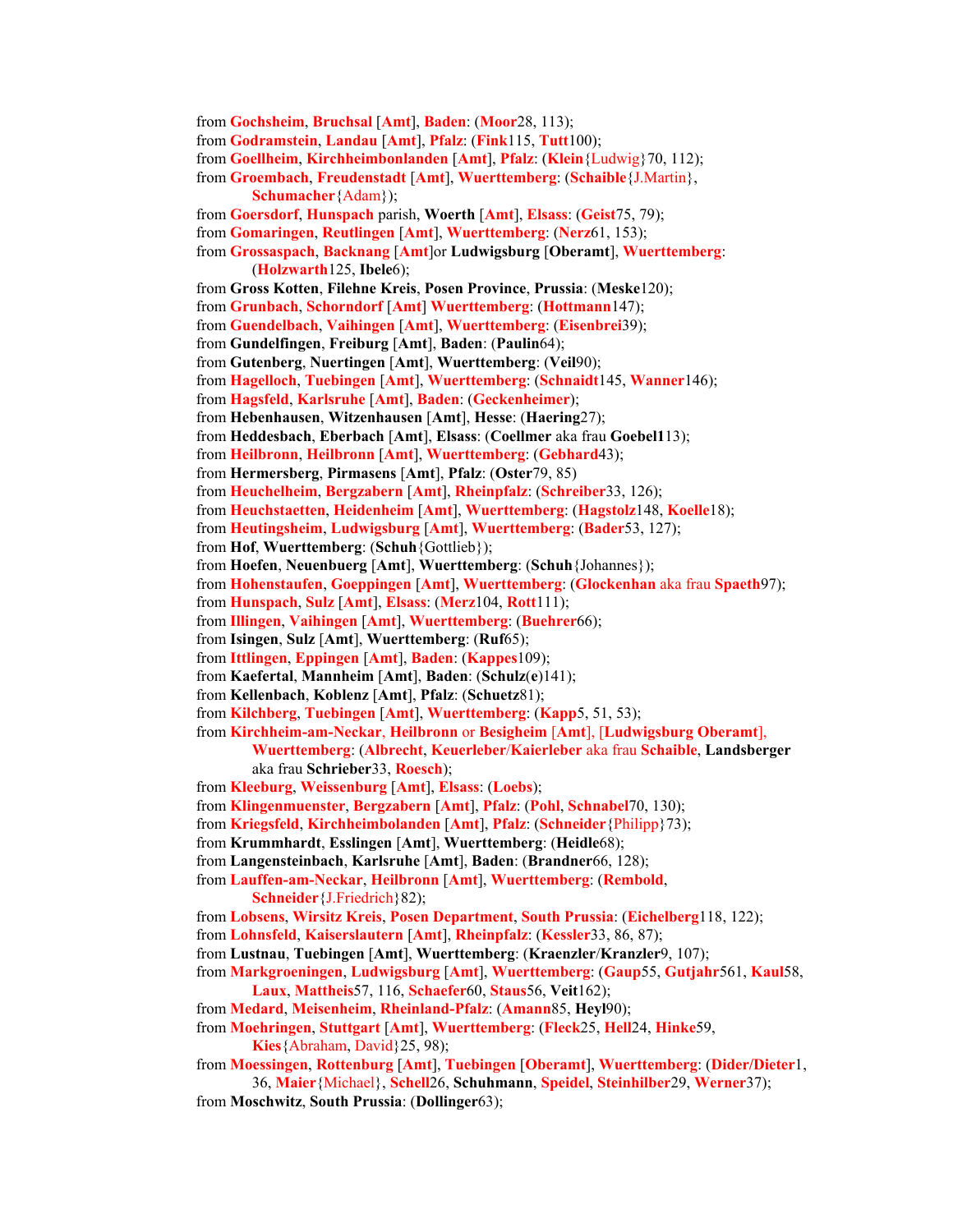from **Muehlhausen-an-der-Enz**, **Vaihingen**, **Wuerttemberg**: (**Bauer**{Alexander}); from **Muensingen**, **Wuerttemberg**: (**Stief**); from **Murrhardt**, **Backnang** [**Amt**], **Wuerttemberg**: (**Schnepf**94, 134); from **Nebringen**, **Boeblingen** [**Amt**], **Wuerttemberg**: (**Voegele**11); from **Neckarsteinach**, **Heidelberg** [**Amt**], **Baden**: (**Rehberger**107); from **Neipperg**, **Heilbronn** [**Amt**], **Wuerttemberg**: (**Schmidt**{Rosina Justina}); from **Neubulach**, **Calw** [**Amt**], **Wuettemberg**: (**Rau**{Friedrich}); from **Neuhof**, **Fulda** [**Amt**], **Hesse**: (**Heil**90); from **Nussloch**, **Heidelberg** [**Amt**], **Baden**: (**Bohrer** aka frau **Albrecht**15); from **Oberbrueden**, **Backnang** [**Amt**], **Wuerttemberg**: (**Brozel**); from **Obergruppenbach**, **Heilbronn** [**Amt**], **Wuerttemberg**: (**Daiss**, **Martin**{J.Martin}) from **Oberstenfeld**, **Marbach** [**Amt**], **Wuerttemberg**: (**Hamann**); from **Oehringen**, **Oehringen** [**Amt**], **Wuerttemberg**: (**Breloas**42); from **Oestringen**, **Bruchsal** [**Amt**], **Baden**: (**Foerderer**); from **Oppelsbohm**, **Waiblingen** [**Amt**], **Wuerttemberg**: (**Nies**20); from **Oppenweiler**, **Backnang** [**Amt**], **Wuerttemberg**: (**Stradinger**); from **Ossweil**, **Ludwigsburg** [**Amt**], **Wuerttemberg**: (**Rost**48); from **Ouerwinken**, **Batschka**, **Hungary**: (**Lutz**76); from **Pfaeffingen**, **Herrenberg** [**Amt**], **Wuerttemberg**: (**Lauer** aka frau **Rieger**10, **Welt**/**Velde**11); from **Pfaeffingen**, **Tuebingen** [**Amt**], **Wuerttemberg**: (**Hoechs**, **Meier**{Christian}8, 50); from **Pferdsfeld**, **Kreuznach** [**Amt**], **Pfalz**: (**Schwind**77); from **Piermasens**, **Pfalz**: (**Will**81, 125); from **Pless**, **Silesia**, **Prussia**: (**Zenker**); from **Poland**: (**Torno**119); from **Preussen**: (**Alvinn**); from **Reichmannshausen**, **Schweinfurt** [**Amt**], **Bavaria**: (**Hemmerich**); from **Reutlingen**, **Reutlingen** [**Amt**], **Wuerttemberg**: (**Eberhard**1, **Engelson**40, **Fischer**41, **Goebel**13, **Holloch**139, **Keim**35, **Kengott** aka frau **Fischer**41, **Meier**{Jakob, Christian, Georg}45, 78, 116, **Reicherter**47, **Vogel**35, **Werwag**139, 144); from **Rockenhausen**, **Kirchheim-Bolanden** [**Amt**], **Pfalz**: (**Opp**88); from **Rommelsbach**, **Tuebingen** [**Amt**], **Wuerttemberg**: (**Neuschler**); from **Saarbruecken**, **Pfalz**: (**Beck**73); from **Scheppach**, **Walbach parish**, **Winsberg** [**Amt**], **Wuerttemberg**: (**Loefler**, **Schaeffer**{Christina}, **Schanzenbach**); from **Schlierbach**, **Goeppingen** [**Amt**], **Wuerttemberg**: (**Keller**7); from **Schnait**, **Waiblingen** [**Amt**], **Wuerttemberg**: (**Ruehle**124); from **Schoenburg**, **Zabern** [**Amt**], **Elsass**: (**Zimmermann**); from **Schwieberdingen**, **Ludwigsburg** [**Amt**], **Wuerttemberg**: (**Klett**, **Mann**48, **Unrat**63, **Viet**162, **Weiss**62); from **Seengen**, **Aargau** [**kanton**], **Switzerland**: (**Sandmeier**82); from **Seewis-im-Praetigau**, **Graubuenden Kanton**, **Schweis**: (**Davaz** aka frau **Lotner**92, **Lotner**92); from **Stebbach**, **Sinsheim** [**Amt**], **Baden**: (frau **Beck**87); from **Steinsfurt**, **Sinsheim** [**Amt**], **Baden**: (**Schilling**102, **Schumacher**99); from **Stetten**, **Brackenheim** [**Amt**], **Wuerttemberg**: (**Kuemmerle**); from **Sulpach**, **Goeppingen Amt**, **Wuerttemberg**: (**Spaeth**97); from **Sulza**, **Thueringen**: (**Pensel**); from **Tscherwenka, Batschka, Hungary**: (**Brechenmacher**78, 132, **Geist**75, 79, **Kies**{Jacob}85, 133, **Retzer**44,72, **Schuetz**81); from **Tuebingen**, **Tuebingen** [**Amt**], **Wuerttemberg**: (**Meier**{Georg}34);

from **Unknown**: (**Ackermann**117, **Baum**96, **Baumann**143, **Denzer**157, **Edelmann**140, **Ehring**160, **Giebler**, **Haeuser**, **Heisendorf**85, **Hohnecker**, **Kittler**, **Krueger**{Jacob}82, **Leonhard**44, 1, **Meck**, **Meier**{Jakob}, **Miller**{Friedrich}158, **Nachtrieb**70, 130,